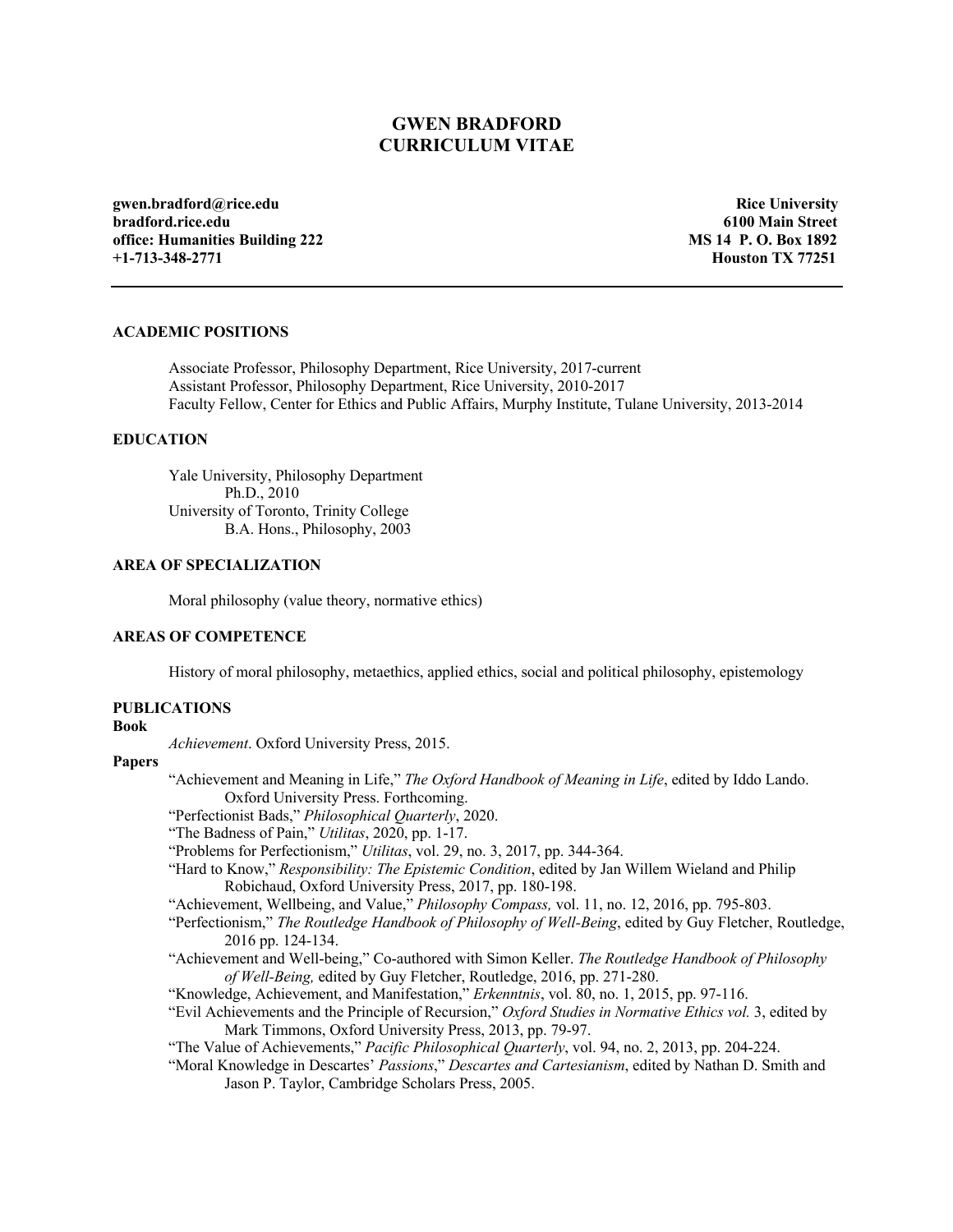#### **Encyclopedia Entries**

"Achievement," *The International Encyclopedia of Ethics*, ed. Hugh LaFollette, Wiley, 2018.

 "Motive Utilitarianism," *The Bloomsbury Encyclopedia of Utilitarianism*, ed. James E. Crimmins, Bloomsbury, 2013.

#### **Book Reviews**

C. Thi Nguyen, *Games: Agency as Art*, *Mind*, forthcoming.

 Fred Feldman, *What is this thing called Happiness? Journal of Value Inquiry*, vol. 46, no. 2, 2012, pp. 269- 273.

 Thomas Hurka, *Drawing Morals*. *Notre Dame Philosophical Reviews*, 20 November 2011. Thomas Hurka, *The Best Things in Life*. *Journal of Value Inquiry*, vol. 45, no. 4, 2011, pp. 487-490.

Andre Gombay, *Descartes*. *University of Toronto Quarterly*, 2010, pp. 393-395.

#### **Other**

 "Evil Achievements." *The Philosophers' Magazine* vol. 59, 2012, pp. 51-56. "Achievement." [<https://politicalphilosopher.net/2016/05/27/featured-philosop-her-gwen-bradford](https://politicalphilosopher.net/2016/05/27/featured-philosop-her-gwen-bradford)/>

 "Kudos for *Ludus*: Game Playing and Value Theory." *Noesis: University of Toronto Undergraduate Journal of Philosophy*, vol. 6, 2003.

## **AWARDS**

 Duncan Award for Outstanding Academic Achievement, awarded by Rice University, 2019 APA Book Prize, for *Achievement*, 2017

Rice University Humanities Research Center Faculty Fellow, 2017-2018

 Rice University Humanities Research Center Symposium Award, to support the *Why So Few* committee, 2013-2014, 2014-2015, 2015-2016, 2017-2018

 Faculty Fellowship, Murphy Institute Center for Ethics and Public Affairs, Tulane University, 2013-2014 Rice University Humanities Research Center Faculty Fellow, 2012-2013

 NSF ADVANCE Departmental Grant and Rice Humanities Research Center Grant, to support *Why So Few*, 2010

Prize Teaching Fellowship, Yale University, 2010

John F. Enders Fellowship, Yale University, 2008

University Dissertation Fellowship, Yale University, 2007-2008

### **PRESENTATIONS**

# *Invited Talks*

"Uniqueness, Intrinsic Value, and Reasons," University of California, Riverside (Zoom), October 2020

"Consciousness and Welfare Subjectivity," Autumn of Consciousness (Zoom), September 2020

"Uniqueness, Intrinsic Value, and Reasons," University of Manitoba, November 2019

"Uniqueness, Intrinsic Value, and Reasons," University of Houston, October 2019

"Uniqueness, Intrinsic Value, and Reasons," Reading University, June 2019

"Uniqueness, Intrinsic Value, and Reasons," Oxford University, June 2019

"Uniqueness, Intrinsic Value, and Reasons," University of Edinburgh, June 2019

"Uniqueness, Intrinsic Value, and Reasons," University of Liverpool, June 2019

"Uniqueness, Intrinsic Value, and Reasons," University of Kansas, April 2019

Author-meets-critic, *Achievement*, APA Central, Denver, February 2019

"Uniqueness," Lone Star College Writers, Speakers, and Ideas Series, September 2018

"The Badness of Pain," University of British Columbia, Vancouver, BC, March 2018

"Uniqueness," Kwantlen Polytechnic, Surrey, BC, March 2018

"The Badness of Pain," Florida State University, December 2017

"The Badness of Pain," University of California Santa Barbara, March 2017

"The Badness of Pain," University of Delaware, September 2016

"The Badness of Pain," Virginia Tech, September 2016

Author-meets-critic, *Achievement*, Canadian Philosophical Association, Calgary, Alberta, May 2016

"The Badness of Pain," University of Missouri, May 2016

Author-meets-critic, *Achievement*, APA Pacific, San Francisco, March 2016

"Achievement," Brown University, February 2016

"The Badness of Pain," University of Toronto, January 2016

"The Badness of Pain," University of California San Diego, November 2015

"Uniqueness," University of Alabama Huntsville, March 2015

CURRICULUM VITAE Gwen Bradford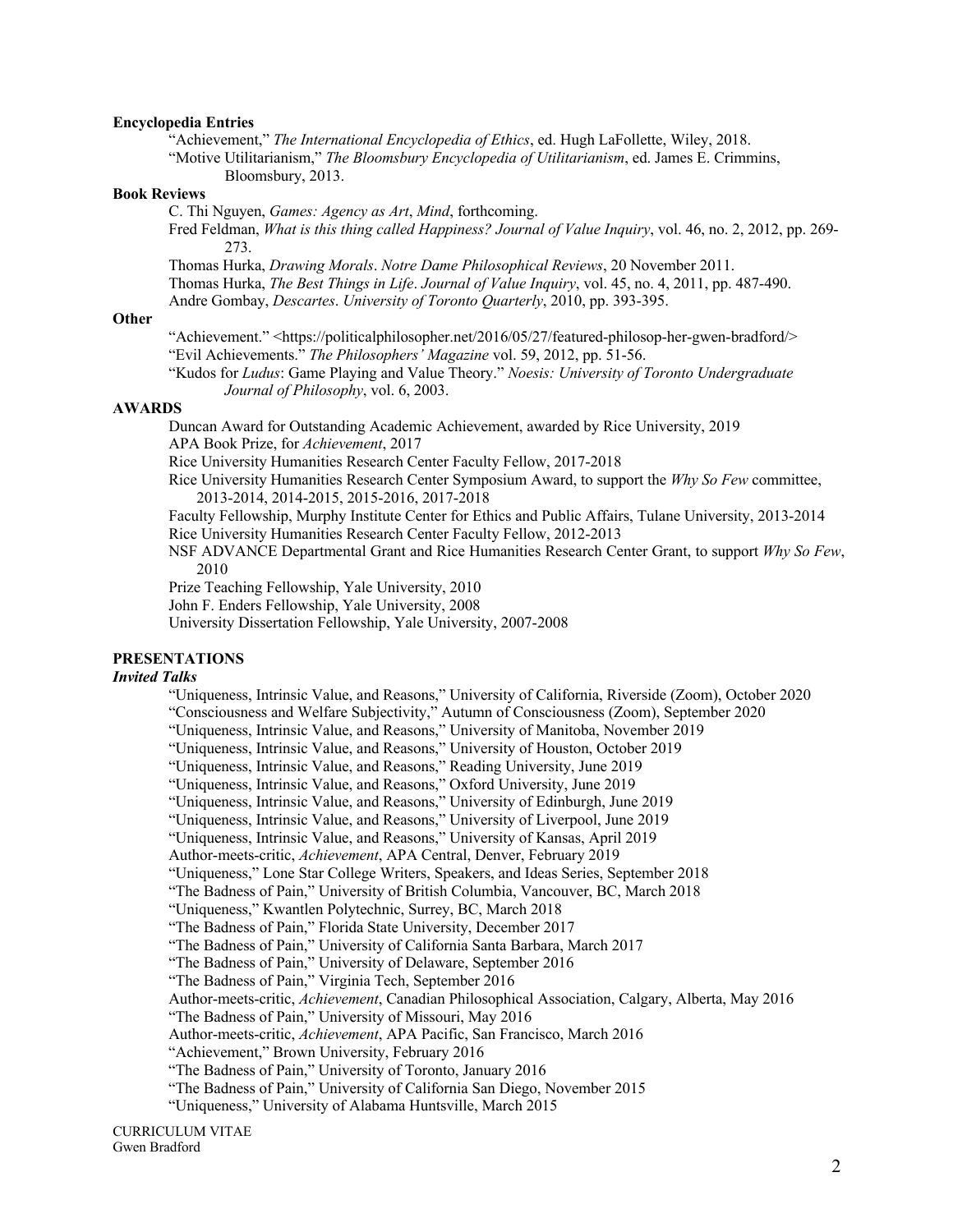"Pain and Perfectionism," Tulane University, New Orleans LA, January 2014

"Pain and Perfectionism," New Orleans University, March 2014

"Problems for Perfectionism," University of Houston, Houston TX, April 2013

"Problems for Perfectionism," University of Mississippi, Oxford MS, November 2012

"Evil Achievements and the Principle of Recursion," SMU, Dallas TX, February 2012

"Difficulty," Northern Illinois University, 2010

"Difficulty," University of Florida, 2010

"Difficulty," Rice University, 2010

# *Selected Conference Presentations and Other Talks*

"Perfectionist Bads," Université de Montréal, April 2019

- "Uniqueness, Intrinsic Value, and Reasons," Symposium, APA Pacific, Vancouver, April 2019
- "Uniqueness, Intrinsic Value, and Reasons," Chamber Conference, University of Nebraska, March 2019
- "Why You Should Be Miserable," Philosophy, Politics, and Economics Society Conference, March 2019
- "Perfectionist Bads," Rocky Mountain Ethics Congress, Boulder, CO August 2018
- "Uniqueness," OSU-Croatia Philosophy Conference, Dubrovnik, Croatia, June 2018
- "Perfectionist Bads and Desires," Canadian Philosophical Association, Montreal, QC, June 2018
- "Uniqueness, Intrinsic Value, and Reasons," DEX, UC Davis, CA, March 2018
- "The Bad in Perfectionism," University of Tampere, December 2017
- "Uniqueness, Intrinsic Value, and Reasons," Rocky Mountain Ethics Congress, Boulder, CO, August 2017
- "Uniqueness, Intrinsic Value, and Reasons," Kansas Wellbeing Workshop, University of Kansas, July 2017
- "Uniqueness, Intrinsic Value, and Reasons," Canadian Philosophical Association, May 2017
- "The Good in the Pursuit of the Bad," Invited Session, APA Pacific, April 2017
- "A Brief History of Perfectionist Bads," Perfectionism: Ancient and Modern, University of California San Diego, November 2016
- Prindle Institute, DePauw University, September 2016 "Achievement" and "Uniqueness, Intrinsic Value, and Reasons" Young Philosophers Lecture Series,
- "The Badness of Pain," Syracuse Annual Workshop and Network (SPAWN), Syracuse University, July 2016
- "Achievement," Wellbeing Development Workshop, Costa Rica, June 2016
- "Achievement," Lone Star Book Symposium, Houston, TX April 2016
- "Qualitative Uniqueness," New Orleans Invitational Seminar in Ethics, Tulane University, March 2016
- University of Pennsylvania, November 2015 "Reliability and Virtue Epistemology," Penn Reasons and Foundations in Epistemology Conference,
- "The Badness of Pain," Rocky Mountain Ethics Congress, Boulder, CO, August 2015
- "The Badness of Pain," Kansas Wellbeing Workshop, University of Kansas, July 2015
- "Pain and Perfectionism," Hebrew University, Jerusalem, July 2015
- "Hard to Know," Responsibility: The Epistemic Dimension Workshop, VU Amsterdam, May 2015
- "Achievement and the Meaning of Life," Invited session, APA Central, St. Louis, February 2015
- "Uniqueness," Rocky Mountain Ethics Congress, Boulder, CO, August 2014
- "Pain and Perfectionism," Kansas Wellbeing Workshop, University of Kansas, July 2014
- "Difficulty and Degrees of Praise and Blame," Pacific APA, San Diego, CA, April 2014
- "Problems for Perfectionism," Rocky Mountain Ethics Congress, Boulder, CO, August 2012
- "The Value of Achievements," Canadian Philosophical Association, University of Waterloo, Kitchener Waterloo, Ontario, Canada, May 2012

"Evil Achievements and the Principle of Recursion," Arizona Normative Ethics Workshop, January 2012

- "Evil Achievements and the Principle of Recursion," Rocky Mountain Ethics Congress, Boulder, CO, August 2011
- "Evil Achievements and the Principle of Recursion," Joint Sessions of the Mind and Aristotelian Societies, University of Sussex, UK, July 2011
- "Evil Achievements and the Principle of Recursion," Canadian Philosophical Association, University of New Brunswick, Fredericton, New Brunswick, Canada, May 2011
- "Moral Knowledge in Descartes' *Passions*," Boston College Graduate Student Conference: Descartes and Cartesianism, Boston College, 2004
- "Kudos for *Ludus*: Games and Value Theory," undergraduate prize, University of Toronto Annual Graduate Student Conference, 2003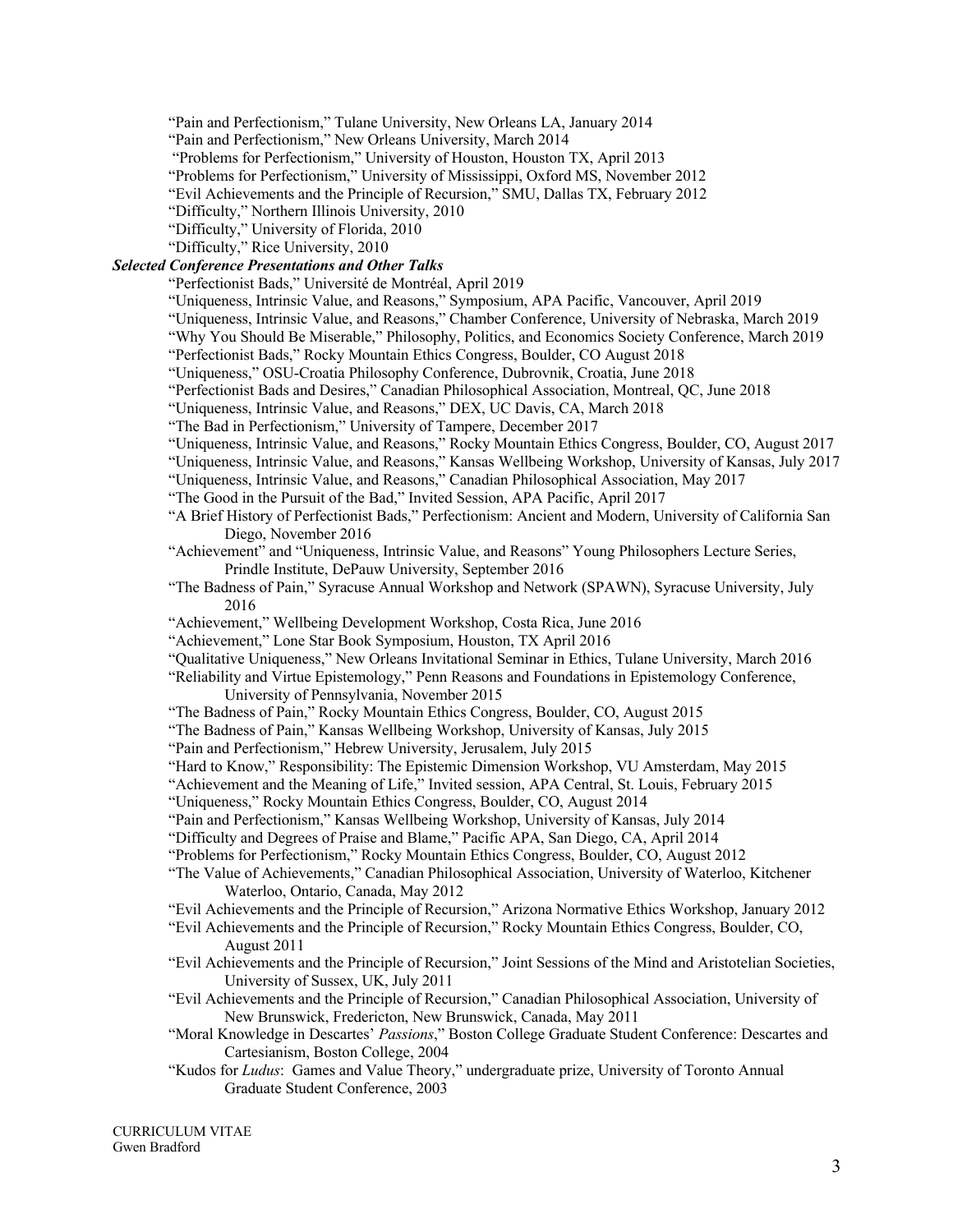## **PROFESSIONAL SERVICE**

Program Committee, APA Central (2021, 2022)

Area Editor, *Ergo* (2019-current)

 Area Editor, Value Theory, Misc., and Category Editor, Perfectionism, [PhilPapers.org](https://PhilPapers.org) (2017-current)  Referee, *American Philosophical Quarterly*, Arizona Workshop in Normative Ethics, *Australasian Journal of Philosophy, Canadian Journal of Philosophy*, *Dialogue, Ergo, Erkenntnis, Journal of Value Inquiry, Mind*, Oxford University Press, *Pacific Philosophical Quarterly, Philosophers' Imprint, Philosophical Quarterly, Philosophical Studies*, *Theoria, Utilitas*, *Noûs*.

# **UNIVERSITY SERVICE**

 University Committee for Fellowships and Awards (2020-current) Parliamentarian, Faculty Senate, Rice University (2019-current) Faculty Senate Executive Committee (2018-2020) Senator, Faculty Senate, Rice University (2014-2020) Resident Associate and Faculty Fellow, Will Rice College (2015-2018) Kaizen Coalition Task Force for university graduate program improvement (2017) Center for Energy & Environmental Research in Humanities, Steering Committee (2015-current) Honor System Task Force (2015-2016) Mellon Sawyer Seminar in Cultures of Energy Participant (2012-2013) Library Committee, Rice University (2011-2012, 2012-2013) Faculty Associate, Will Rice College (2011-current)

#### **DEPARTMENTAL SERVICE**

 Director of Graduate Studies (2018-current) Director of Admissions (2016-2018) Why So Few Committee (2012-2018) Admissions Committee (2014-2015) Search Committee (2014-2015) Tsanoff Prize Committee (2013-2014) Tsanoff Prize Committee (2012) Admissions Committee (2012) Director of Placement (2011-2012) ADVANCE Committee (2010-2012) Search Committee (2015-2016) Search Committee (2012-2013) Fulton Prize Committee (2010-2011)

#### **COMMUNITY SERVICE**

 Houston Grand Opera Opening Nights for Young Professionals Advisory Board (2015-2020) Urban Green Steering Committee (2012-2016)

#### **PROFESSIONAL AFFILIATIONS**

American Philosophical Association Canadian Philosophical Association Aristotelian Society

# **TEACHING**

## *Advising*

 Sherry Kao, Doctoral Thesis in philosophy, 2019 Ally Arias, Undergraduate Honors Thesis in philosophy, advisor, 2015 Heather Phillips, Doctoral Thesis in philosophy, reader, 2014 Dustin Tune, Doctoral Thesis in philosophy, reader, 2013 Summer Henderson, Master's Thesis in philosophy, reader, 2011 Page Summerville, Undergraduate Honors thesis in anthropology, outside reader, 2011 Renee Dudley, Undergraduate Honors Thesis in kinesiology and philosophy, advisor, 2011

CURRICULUM VITAE Gwen Bradford